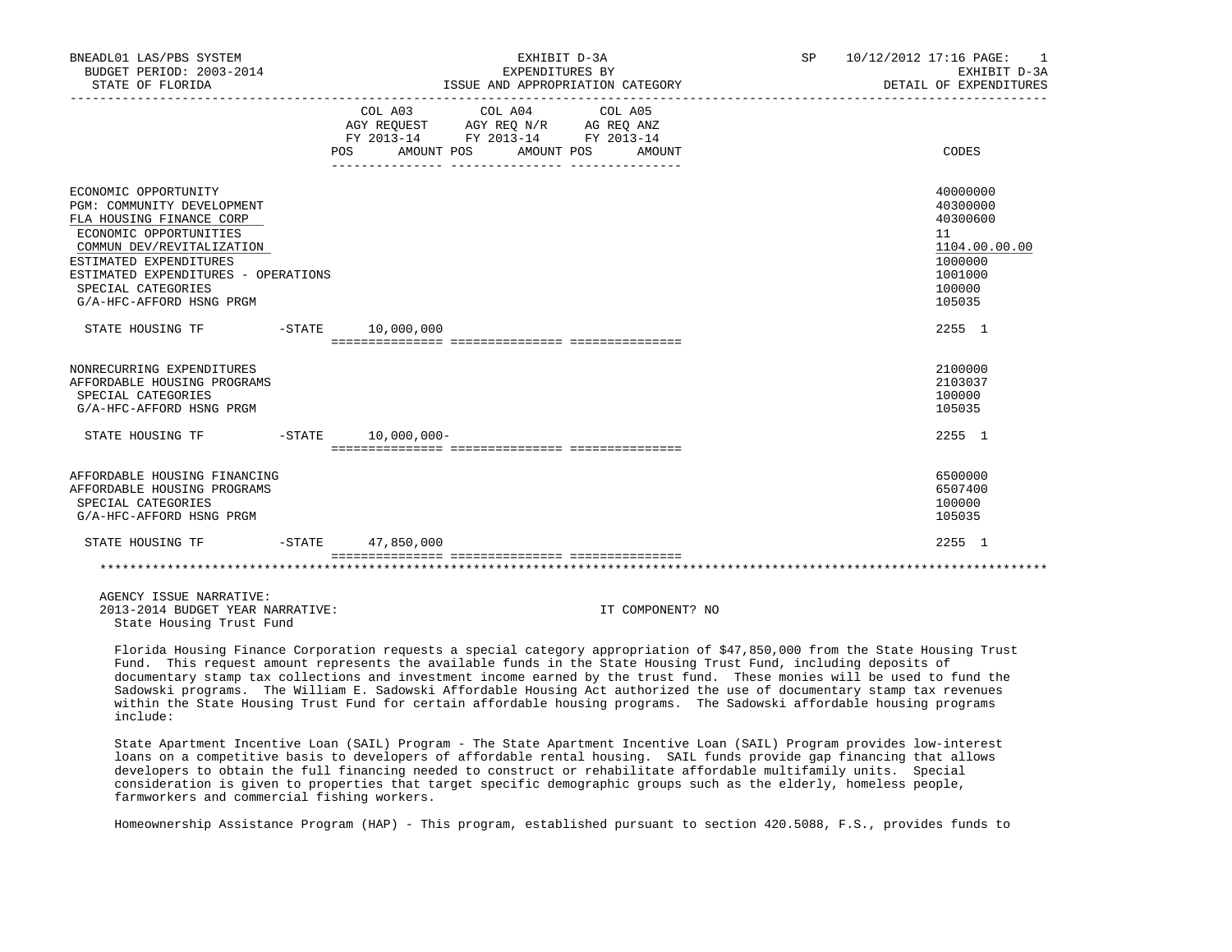| BNEADL01 LAS/PBS SYSTEM<br>BUDGET PERIOD: 2003-2014<br>STATE OF FLORIDA                                                                                                                              | EXHIBIT D-3A<br>EXPENDITURES BY<br>ISSUE AND APPROPRIATION CATEGORY                                                                                  | 10/12/2012 17:16 PAGE:<br>$\overline{2}$<br>SP<br>EXHIBIT D-3A<br>DETAIL OF EXPENDITURES |
|------------------------------------------------------------------------------------------------------------------------------------------------------------------------------------------------------|------------------------------------------------------------------------------------------------------------------------------------------------------|------------------------------------------------------------------------------------------|
|                                                                                                                                                                                                      | COL A03 COL A04 COL A05<br>AGY REOUEST<br>AGY REO N/R<br>AG REO ANZ<br>FY 2013-14 FY 2013-14 FY 2013-14<br>AMOUNT POS<br>AMOUNT POS<br>POS<br>AMOUNT | CODES                                                                                    |
| ECONOMIC OPPORTUNITY<br>PGM: COMMUNITY DEVELOPMENT<br>FLA HOUSING FINANCE CORP<br>ECONOMIC OPPORTUNITIES<br>COMMUN DEV/REVITALIZATION<br>AFFORDABLE HOUSING FINANCING<br>AFFORDABLE HOUSING PROGRAMS |                                                                                                                                                      | 40000000<br>40300000<br>40300600<br>11<br>1104.00.00.00<br>6500000<br>6507400            |

 eligible borrowers for down payment or closing costs or for permanent financing related to the purchase of a borrower's primary residence.

 Predevelopment Loan Program (PLP) - PLP assists nonprofit and community based organizations, local governments and public housing authorities with planning, financing and developing affordable housing. Eligible organizations may apply for a loan of up to \$500,000 for predevelopment activities including impact fees, appraisals, feasibility analyses, insurance fees, marketing expenses commitment fees, and property acquisition expenses. Technical assistance is also provided.

 Florida Affordable Housing Guarantee Program - The Florida Affordable Housing Guarantee Program encourages affordable housing lending by issuing guarantees on financing for affordable housing. Debt issued to establish or recapitalize the guarantee fund shall be primarily payable from and secured by annual debt service reserves, from interest earned on funds on deposit in the Guarantee Fund, from fees for the issuance of affordable housing guarantees, and from any other revenue sources received by Florida Housing and deposited into the Guarantee Fund for the issuance of affordable housing guarantees. To the extent such primary revenue sources are considered insufficient to fully fund the annual debt service reserve, the deficiency, certified to the state's Chief Financial Officer, shall be additionally payable from documentary stamp tax revenues. First proceeds of the documentary stamp tax moneys deposited into the State Housing Trust Fund may also be used to support the Guarantee Fund in the event of a potential reduction of its claims paying rating. In March 2009, the Board of Directors suspended issuance of additional guarantees by the Guarantee Program due to adverse market conditions. The suspension remains in effect today. The program currently provides guarantees for 21,756 units in 88 multifamily developments throughout the state that were guaranteed prior to 2005.

 Catalyst Program - The Affordable Housing Catalyst Program is designed to provide technical assistance and training to local government housing departments and not for profit organizations that are participating in SHIP, State HOME, and other affordable housing programs. There is no cost to participants in the Catalyst Program.

 Affordable Housing Study Commission - Pursuant to Section 420.609, Florida Statutes, the Affordable Housing Study Commission is made up of 21 citizens representing various interests who are appointed by the Governor. The Study Commission evaluates affordable housing programs for people with very low to moderate incomes and recommends public policy changes to the Governor and Legislature to stimulate community development and revitalization and promote the production, preservation and maintenance of decent, affordable housing for all Floridians.

 Florida Housing's mission is to help Floridians obtain safe, decent housing that might otherwise be unavailable to them. To do this, we must maximize the capacity of local governments and the private sector, both for-profit and nonprofit, to develop and preserve affordable housing.

 In 2011, the most recent year for which we have data, an estimated 7.46 million households resided in Florida. The average size of Florida households in 2011 was 2.48 persons. While population growth has recently been below one percent and is not expected to top one percent until 2013-14 at the earliest, state demographers expect to see growth slowly swing upwards to a rate of approximately 1.1 to 1.5 percent between now and 2030. The number of cost burdened households will likely grow as the population increases.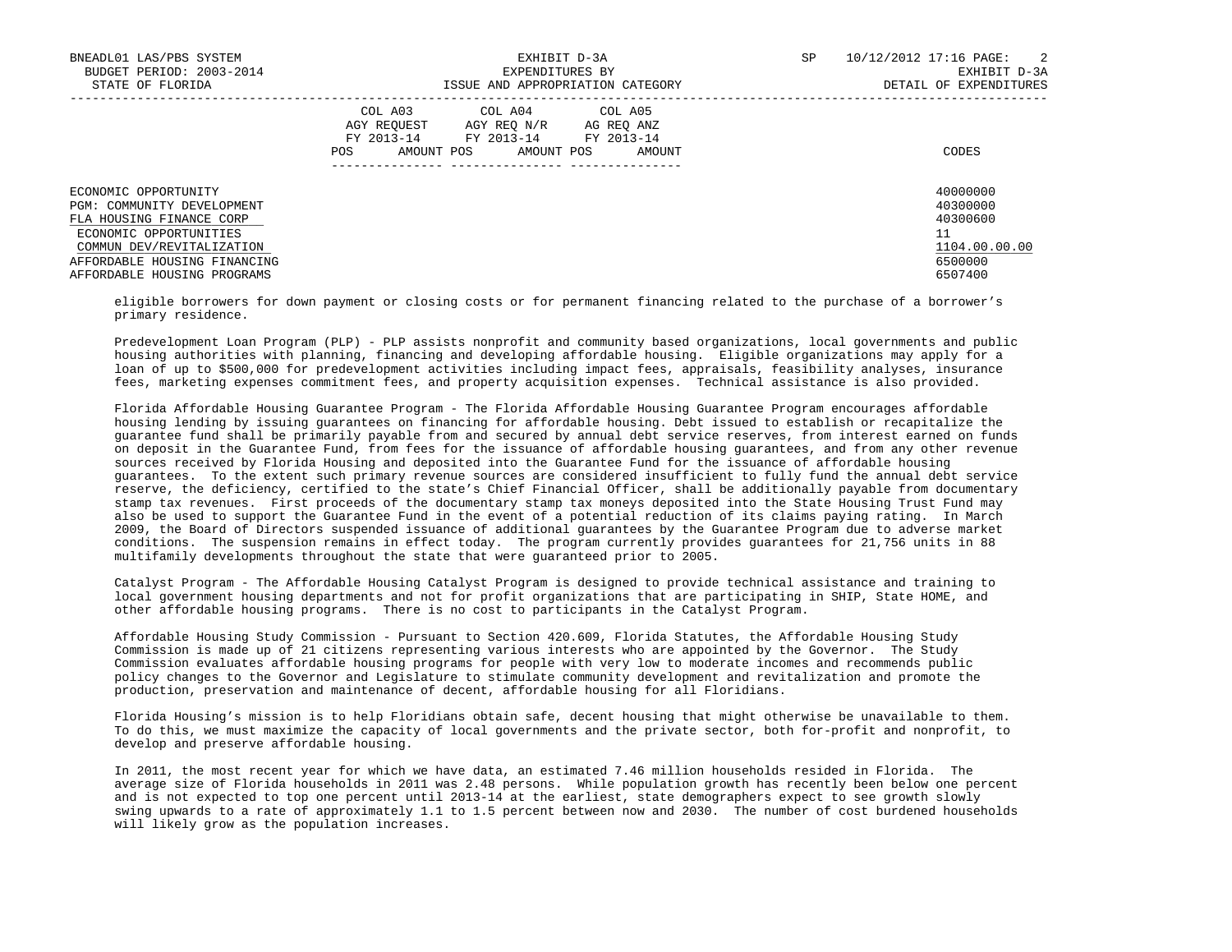| BNEADL01 LAS/PBS SYSTEM<br>BUDGET PERIOD: 2003-2014<br>STATE OF FLORIDA                                                                                                                              | EXHIBIT D-3A<br>EXPENDITURES BY<br>ISSUE AND APPROPRIATION CATEGORY                                                                               | SP<br>10/12/2012 17:16 PAGE:<br>$\overline{\mathbf{3}}$<br>EXHIBIT D-3A<br>DETAIL OF EXPENDITURES |  |
|------------------------------------------------------------------------------------------------------------------------------------------------------------------------------------------------------|---------------------------------------------------------------------------------------------------------------------------------------------------|---------------------------------------------------------------------------------------------------|--|
|                                                                                                                                                                                                      | COL A03 COL A04 COL A05<br>AGY REOUEST<br>AGY REQ N/R AG REQ ANZ<br>FY 2013-14 FY 2013-14 FY 2013-14<br>POS<br>AMOUNT POS<br>AMOUNT POS<br>AMOUNT | CODES                                                                                             |  |
| ECONOMIC OPPORTUNITY<br>PGM: COMMUNITY DEVELOPMENT<br>FLA HOUSING FINANCE CORP<br>ECONOMIC OPPORTUNITIES<br>COMMUN DEV/REVITALIZATION<br>AFFORDABLE HOUSING FINANCING<br>AFFORDABLE HOUSING PROGRAMS |                                                                                                                                                   | 40000000<br>40300000<br>40300600<br>11<br>1104.00.00.00<br>6500000<br>6507400                     |  |

 Demand for these programs continues to outpace available funding; in the last funding cycle for Florida Housing's competitive rental programs, funding requests were six times the amount of funding available. Even though the state's population is growing at a slow rate right now, national and state demographers and market analysts indicate that the need for rental housing will be stronger in the coming years as fewer people choose to purchase homes and some families move out of homeownership due to foreclosures. The requested funding in the State Housing Trust Fund will allow Florida Housing to continue the effort to address the needs of the targeted populations, work towards the goal to help fellow Floridians obtain safe, decent housing that might otherwise be unavailable to them, and at the same time provide an economic boost to the construction industry.

 Florida Housing Finance Corporation is a public corporation of the state, which allows flexibility of use of state resources to better leverage private and federal housing financing, while still holding Florida Housing accountable for the outcomes of the state programs, thus supporting the Scott/Carroll Administration's priority of accountability budgeting. This also supports the Civic and Governance Systems strategy of the state's five year strategic plan for economic development.

 Florida Housing's programs are designed to provide only what is needed to encourage private investors, including banks, insurance companies and others, to participate in affordable housing financing transactions. This ensures that public financing can be used to leverage development of more housing units and that the private sector is bringing its investment and management expertise into every development, thus supporting the Scott/Carroll Administration's priority of reducing government spending. This also supports the Business Climate and Competitiveness strategy of the state's five year strategic plan for economic development.

 Florida Housing's programs are flexible enough that they can be utilized in any area of the state, no matter the regulatory framework in place. Florida Housing operates within the financial and real estate markets, working to align programs with private investor interests to ensure that public resources leverage private financing, thus supporting the Scott/Carroll administration's priority of regulatory reform.

 Florida Housing's programs are intended to boost the state's construction industry, assist in mitigating periodic economic dislocations in the construction and building trade industry, and provide better access to federal housing initiatives. Florida Housing's programs annually funnel millions of dollars into the construction industry, promoting a more stable business climate in Florida. In 2010 alone, the most recent year for which we have analysis, the total economic impact to the state of Florida Housing programs was \$4.886 billion in output or industry revenues, 41,260 jobs and \$2.814 billion in value added. The value added impact represented a 0.39 percent contribution to the state's 2010 Gross Domestic Product (\$713.839 billion), and the total employment impact represented 0.42 percent of the state's workforce. Florida Housing carried out closings on 94 affordable multifamily rental developments. This translated into approximately \$3.86 billion in total economic activity and over 30,900 jobs. As shown by these results, the strategies of Florida Housing's programs are aligned with the Innovation and Economic Development and Infrastructure and Growth Leadership strategies of the state's five year strategic plan for economic development.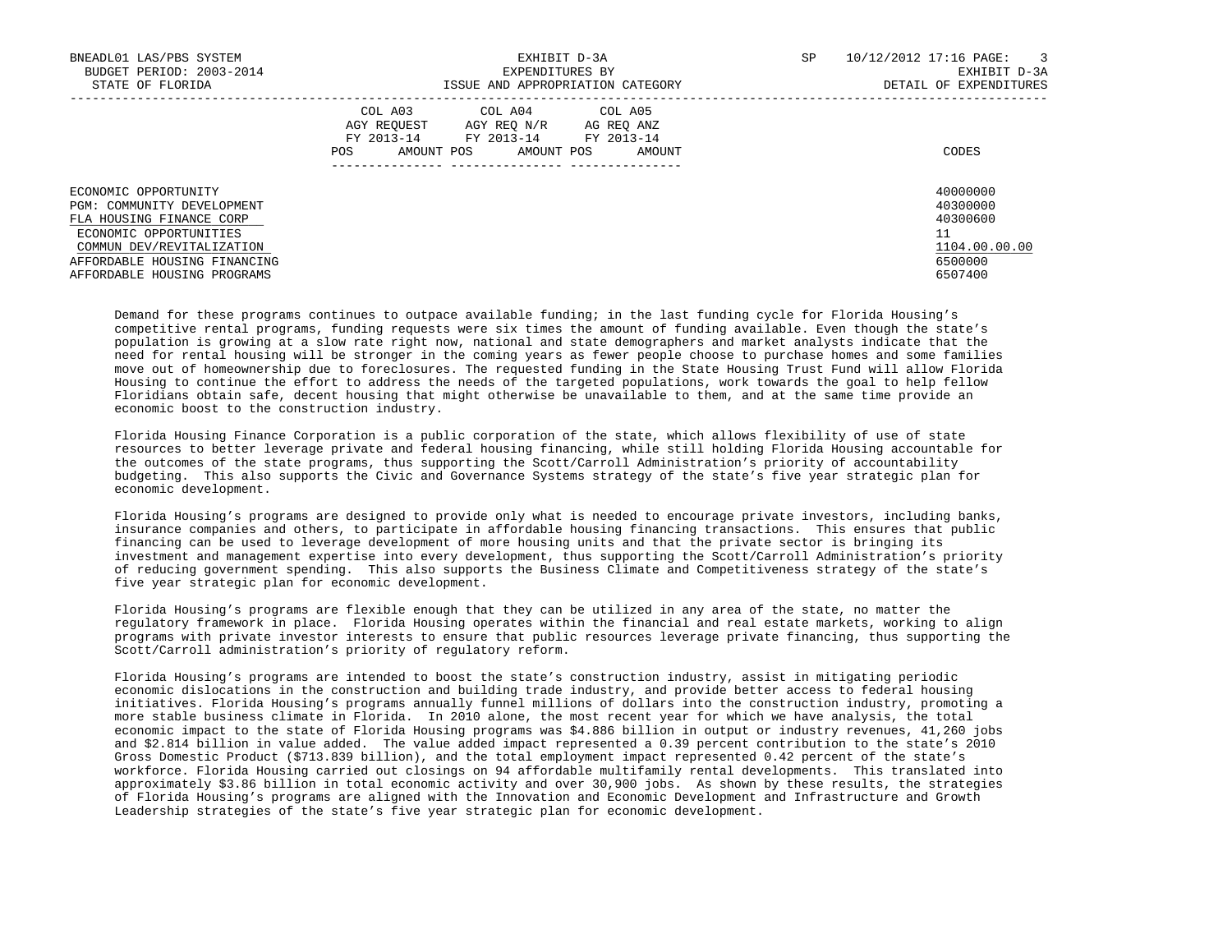| BNEADL01 LAS/PBS SYSTEM<br>BUDGET PERIOD: 2003-2014<br>STATE OF FLORIDA                                                                                                                              | EXHIBIT D-3A<br>EXPENDITURES BY<br>ISSUE AND APPROPRIATION CATEGORY                                                                            | SP<br>$\overline{4}$<br>10/12/2012 17:16 PAGE:<br>EXHIBIT D-3A<br>DETAIL OF EXPENDITURES |
|------------------------------------------------------------------------------------------------------------------------------------------------------------------------------------------------------|------------------------------------------------------------------------------------------------------------------------------------------------|------------------------------------------------------------------------------------------|
|                                                                                                                                                                                                      | COL A03 COL A04 COL A05<br>AGY REOUEST AGY REO N/R AG REO ANZ<br>FY 2013-14 FY 2013-14 FY 2013-14<br>AMOUNT POS<br>POS<br>AMOUNT POS<br>AMOUNT | CODES                                                                                    |
| ECONOMIC OPPORTUNITY<br>PGM: COMMUNITY DEVELOPMENT<br>FLA HOUSING FINANCE CORP<br>ECONOMIC OPPORTUNITIES<br>COMMUN DEV/REVITALIZATION<br>AFFORDABLE HOUSING FINANCING<br>AFFORDABLE HOUSING PROGRAMS |                                                                                                                                                | 40000000<br>40300000<br>40300600<br>11<br>1104.00.00.00<br>6500000<br>6507400            |
|                                                                                                                                                                                                      | Bookerser in trible for committer with the wide of trouber to meet the could be their controllers  But a fouture                               |                                                                                          |

 Businesses are looking for communities with the right mix of housing to meet the needs of their workforce. This includes decent, affordable rental housing and single family homes that are affordable for a range of incomes. When housing is located near jobs and amenities such as schools and grocery stores, employers are more likely to have a workforce available. This supports the Talent Supply and Education and Quality of Life and Quality Places strategies of the state's five year strategic plan for economic development. \*\*\*\*\*\*\*\*\*\*\*\*\*\*\*\*\*\*\*\*\*\*\*\*\*\*\*\*\*\*\*\*\*\*\*\*\*\*\*\*\*\*\*\*\*\*\*\*\*\*\*\*\*\*\*\*\*\*\*\*\*\*\*\*\*\*\*\*\*\*\*\*\*\*\*\*\*\*\*\*\*\*\*\*\*\*\*\*\*\*\*\*\*\*\*\*\*\*\*\*\*\*\*\*\*\*\*\*\*\*\*\*\*\*\*\*\*\*\*\*\*\*\*\*\*\*\*

| STATE HOUSING INITIATIVES       |           |             |  |         |
|---------------------------------|-----------|-------------|--|---------|
| (SHIP) PROGRAM<br>PARTNERSHIP ( |           |             |  | 6507600 |
| SPECIAL CATEGORIES              |           |             |  | 100000  |
| G/A-HFC-SHIP PROGRAM            |           |             |  | 105045  |
|                                 |           |             |  |         |
| LOCAL GOV HOUSING TF            | $-$ STATE | 127,380,000 |  | 2250 1  |
|                                 |           |             |  |         |
|                                 |           |             |  |         |

 AGENCY ISSUE NARRATIVE: 2013-2014 BUDGET YEAR NARRATIVE: IT COMPONENT? NO SHIP

 Florida Housing Finance Corporation requests a special category appropriation of \$127,380,000 within the Local Government Housing Trust Fund for the State Housing Initiatives Partnership (SHIP) Program. This request amount represents the available funds in the Local Government Housing Trust Fund, including deposits of documentary stamp tax collections and investment income earned by the trust fund.

 Created in 1992 by the William E. Sadowski Affordable Housing Act, the State Housing Initiatives Partnership (SHIP) Program provides funds to local governments on a population-based formula as an incentive to produce and preserve affordable housing for very low, low and moderate income families. SHIP funds are distributed on an entitlement basis to all 67 counties and 52 Community Development Block Grant entitlement cities in Florida. SHIP funds may be used to fund emergency repairs, new construction, rehabilitation, down payment and closing cost assistance, impact fees, construction and gap financing, mortgage buy-downs, acquisitions of property for affordable housing, matching dollars for federal housing grants and programs, and homeownership counseling. A minimum of 65 percent of a local government's SHIP funds must be targeted to homeownership. Over \$2 billion in state funds that have gone into this program since 1992 have supported homeownership; more than 175,000 households in Florida have been served by SHIP over this period.

 Florida Housing's main priority is to help Floridians obtain safe, decent housing that might otherwise be unavailable to them. To do this, we must maximize the capacity of local governments and the private sector, both for-profit and nonprofit, to develop and preserve affordable housing. Local governments play a vital role in the development and preservation of affordable housing in their communities for very low and low income families and other targeted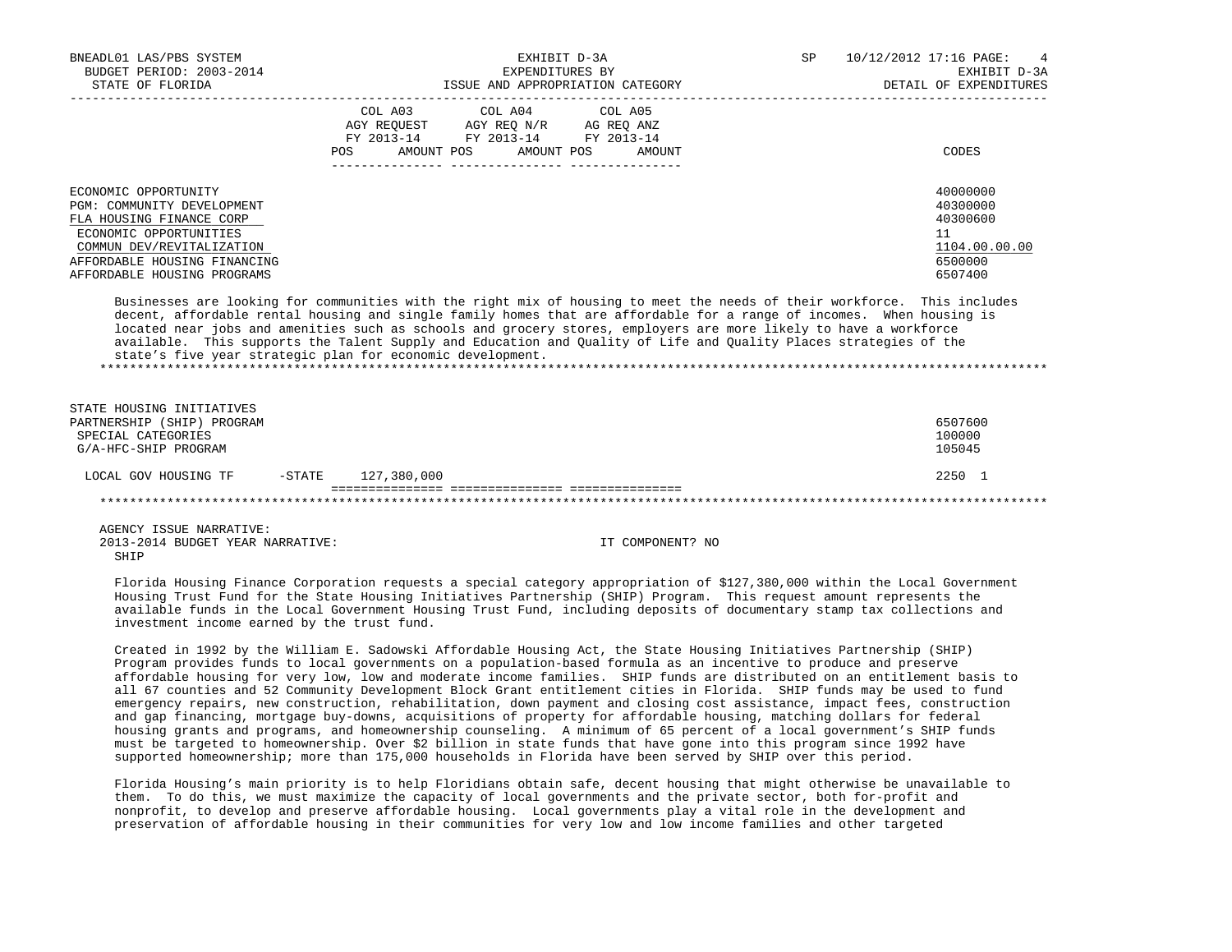| BNEADL01 LAS/PBS SYSTEM<br>BUDGET PERIOD: 2003-2014<br>STATE OF FLORIDA                                                                                                                            | EXHIBIT D-3A<br>EXPENDITURES BY<br>ISSUE AND APPROPRIATION CATEGORY                                                                            | 10/12/2012 17:16 PAGE:<br>$5^{\circ}$<br>SP<br>EXHIBIT D-3A<br>DETAIL OF EXPENDITURES |
|----------------------------------------------------------------------------------------------------------------------------------------------------------------------------------------------------|------------------------------------------------------------------------------------------------------------------------------------------------|---------------------------------------------------------------------------------------|
|                                                                                                                                                                                                    | COL A03 COL A04 COL A05<br>AGY REQUEST AGY REQ N/R AG REQ ANZ<br>FY 2013-14 FY 2013-14 FY 2013-14<br>AMOUNT POS<br>AMOUNT POS<br>POS<br>AMOUNT | CODES                                                                                 |
| ECONOMIC OPPORTUNITY<br>PGM: COMMUNITY DEVELOPMENT<br>FLA HOUSING FINANCE CORP<br>ECONOMIC OPPORTUNITIES<br>COMMUN DEV/REVITALIZATION<br>AFFORDABLE HOUSING FINANCING<br>STATE HOUSING INITIATIVES |                                                                                                                                                | 40000000<br>40300000<br>40300600<br>11<br>1104.00.00.00<br>6500000                    |
| PARTNERSHIP (SHIP) PROGRAM                                                                                                                                                                         |                                                                                                                                                | 6507600                                                                               |

 populations. SHIP funding allocated to local governments is a primary source that allows local governments to carry out these activities.

 Florida Housing Finance Corporation is a public corporation of the state, which allows flexibility of use of state resources to better leverage private and federal housing financing, while still holding Florida Housing accountable for the outcomes of the state programs, thus supporting the Scott/Carroll Administration's priority of accountability budgeting. This also supports the Civic and Governance Systems strategy of the state's five year strategic plan for economic development.

 Florida Housing's programs are designed to provide only what is needed to encourage private investors, including banks, insurance companies and others, to participate in affordable housing financing transactions. This ensures that public financing can be used to leverage development of more housing units and that the private sector is bringing its investment and management expertise into every development, thus supporting the Scott/Carroll Administration's priority of reducing government spending. This also supports the Business Climate and Competitiveness strategy of the state's five year strategic plan for economic development.

 Florida Housing's programs are flexible enough that they can be utilized in any area of the state, no matter the regulatory framework in place. Florida Housing operates within the financial and real estate markets, working to align programs with private investor interests to ensure that public resources leverage private financing, thus supporting the Scott/Carroll administration's priority of regulatory reform.

 Florida Housing's programs are intended to boost the state's construction industry, assist in mitigating periodic economic dislocations in the construction and building trade industry, and provide better access to federal housing initiatives. Florida Housing's programs annually funnel millions of dollars into the construction industry, promoting a more stable business climate in Florida. In 2010 alone, the most recent year for which we have analysis, the total economic impact to the state of Florida Housing programs was \$4.886 billion in output or industry revenues, 41,260 jobs and \$2.814 billion in value added. The value added impact represented a 0.39 percent contribution to the state's 2010 Gross Domestic Product (\$713.839 billion), and the total employment impact represented 0.42 percent of the state's workforce. Florida Housing carried out closings on 94 affordable multifamily rental developments. This translated into approximately \$3.86 billion in total economic activity and over 30,900 jobs. As shown by these results, the strategies of Florida Housing's programs are aligned with the Innovation and Economic Development and Infrastructure and Growth Leadership strategies of the state's five year strategic plan for economic development.

 Businesses are looking for communities with the right mix of housing to meet the needs of their workforce. This includes decent, affordable rental housing and single family homes that are affordable for a range of incomes. When housing is located near jobs and amenities such as schools and grocery stores, employers are more likely to have a workforce available. This supports the Talent Supply and Education and Quality of Life and Quality Places strategies of the state's five year strategic plan for economic development. \*\*\*\*\*\*\*\*\*\*\*\*\*\*\*\*\*\*\*\*\*\*\*\*\*\*\*\*\*\*\*\*\*\*\*\*\*\*\*\*\*\*\*\*\*\*\*\*\*\*\*\*\*\*\*\*\*\*\*\*\*\*\*\*\*\*\*\*\*\*\*\*\*\*\*\*\*\*\*\*\*\*\*\*\*\*\*\*\*\*\*\*\*\*\*\*\*\*\*\*\*\*\*\*\*\*\*\*\*\*\*\*\*\*\*\*\*\*\*\*\*\*\*\*\*\*\*